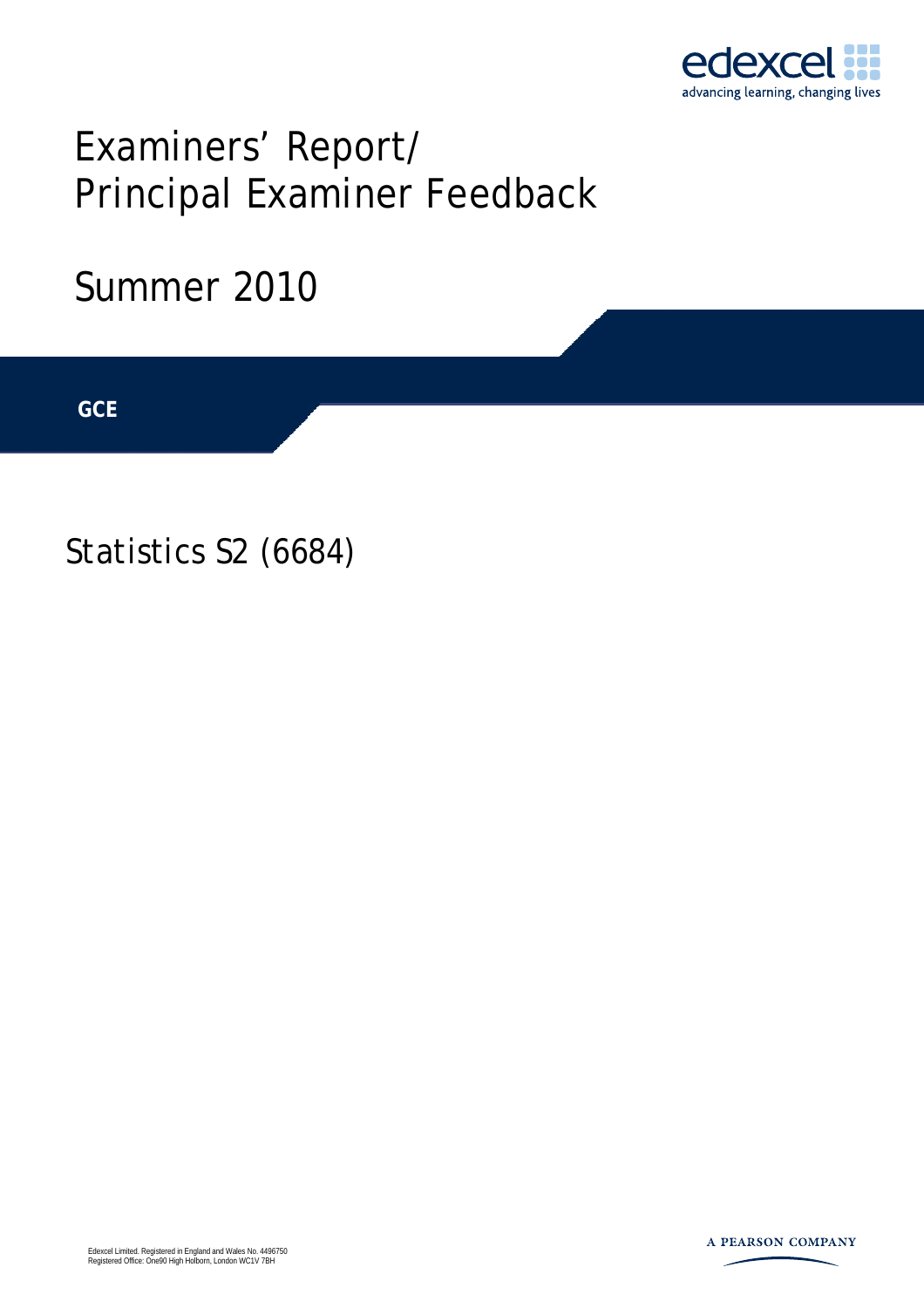Edexcel is one of the leading examining and awarding bodies in the UK and throughout the world. We provide a wide range of qualifications including academic, vocational, occupational and specific programmes for employers.

Through a network of UK and overseas offices, Edexcel's centres receive the support they need to help them deliver their education and training programmes to learners.

For further information, please call our GCE line on 0844 576 0025, our GCSE team on 0844 576 0027, or visit our website at www.edexcel.com.

If you have any subject specific questions about the content of this Examiners' Report that require the help of a subject specialist, you may find our Ask The Expert email service helpful.

Ask The Expert can be accessed online at the following link:

http://www.edexcel.com/Aboutus/contact-us/

Summer 2010

Publications Code UA024767

All the material in this publication is copyright © Edexcel Ltd 2010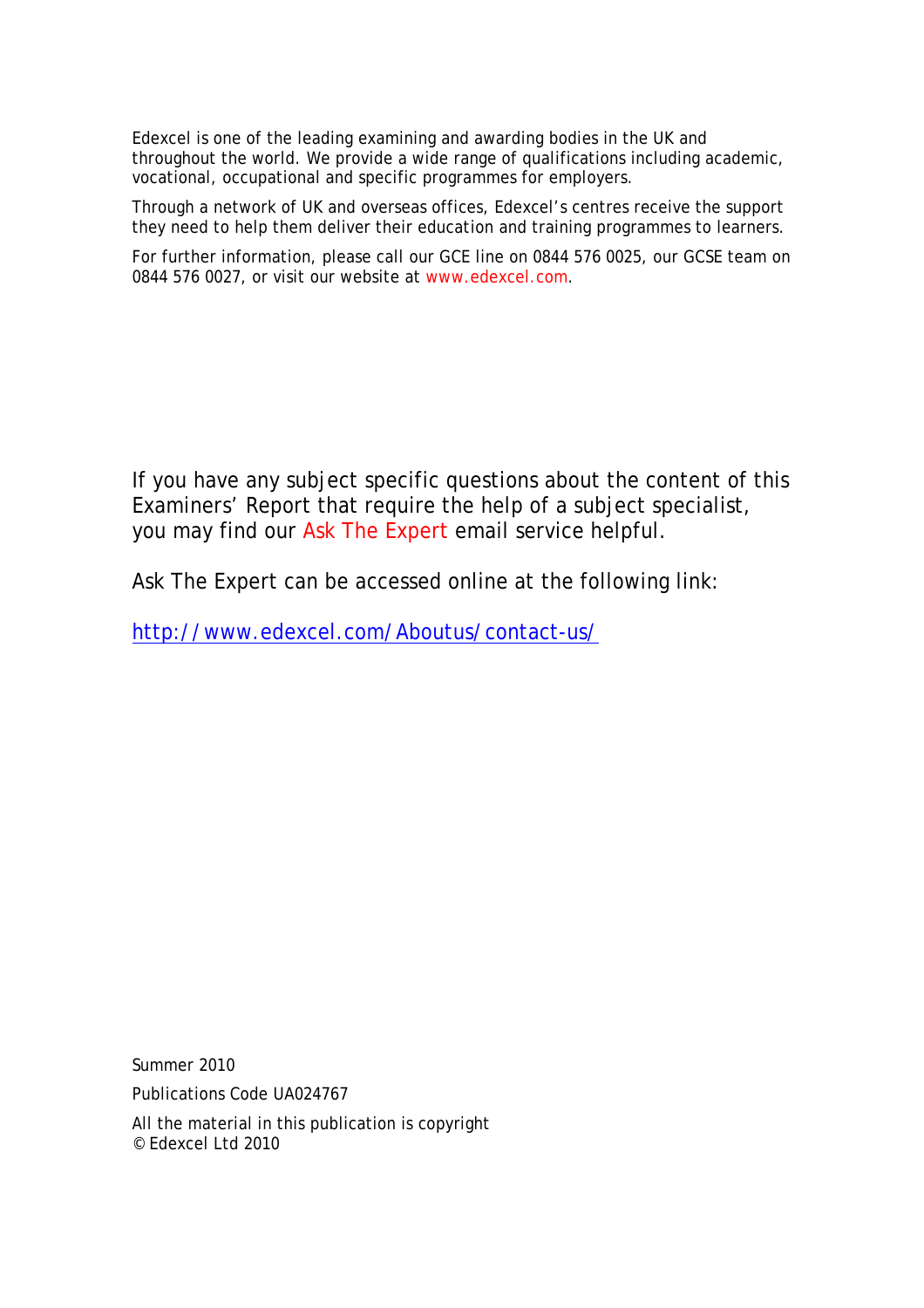### **Statistics Unit S2 Specification 6684**

#### **Introduction**

Candidates would appear to have had just enough time to complete this paper. There were few questions where no attempt had been made to produce an answer.

The level of work was very mixed. There were a number of candidates who had little idea about significance testing and quite a few who had problems with selecting the correct distributions.

The standard of presentation was very weak – it was often very difficult to follow the work. Presentation of working on a page was often disorganised, this was particularly the case on Q7 where candidates made many attempts to answer the question.

#### **Report on individual questions**

#### **Question 1**

This was poorly done with very few candidates scoring full marks. Those candidates who had learnt standard definitions fared better than those who used their own understanding of the terms because they were less likely to leave out vital elements of the definitions. Even those who answered parts (a) and (b) correctly were then unable to apply these definitions in context.

In part (a) a large majority of candidates omitted to mention "all", or its equivalent.

Part (b) was well answered because many candidates used a standard definition. The most common errors were using "population" instead of "sample and omitting "no unknown parameters".

In part (c) a substantial number of candidates were confused about "the population in this case". Many thought it to be the sample of 100 voters. Others were closer to the truth with "all the residents of the town", but did not earn the mark because they had failed to distinguish between registered voters and residents. The statistic was more easily identified.

Part (d) was poorly answered with many candidates having no idea what a sampling distribution was and those that did being unable to put it into context. The sampling distribution of a proportion is arguably one of the hardest to get a grip on and articulate convincingly.

#### **Question 2**

This question was well answered by the majority of candidates with many scoring full marks. There were, of course, candidates who failed to score full marks. This was usually the result of inaccurate details, rather than lack of knowledge. In particular, manipulation of inequalities requires concentration and attention to detail. In part (a) the most common error seen was using  $P(X = 3) = P(X ≤ 4) - P(X ≤ 3)$ .

Parts (b) and (c) were usually correct. The most common error was to find  $P(X \le 3)$  rather than  $P(X \le 4)$  in part (b). A minority of candidates used the Normal as their approximation in part (d). The simple rule "*n* is large, *p* is small: use Poisson" clearly applies in this case.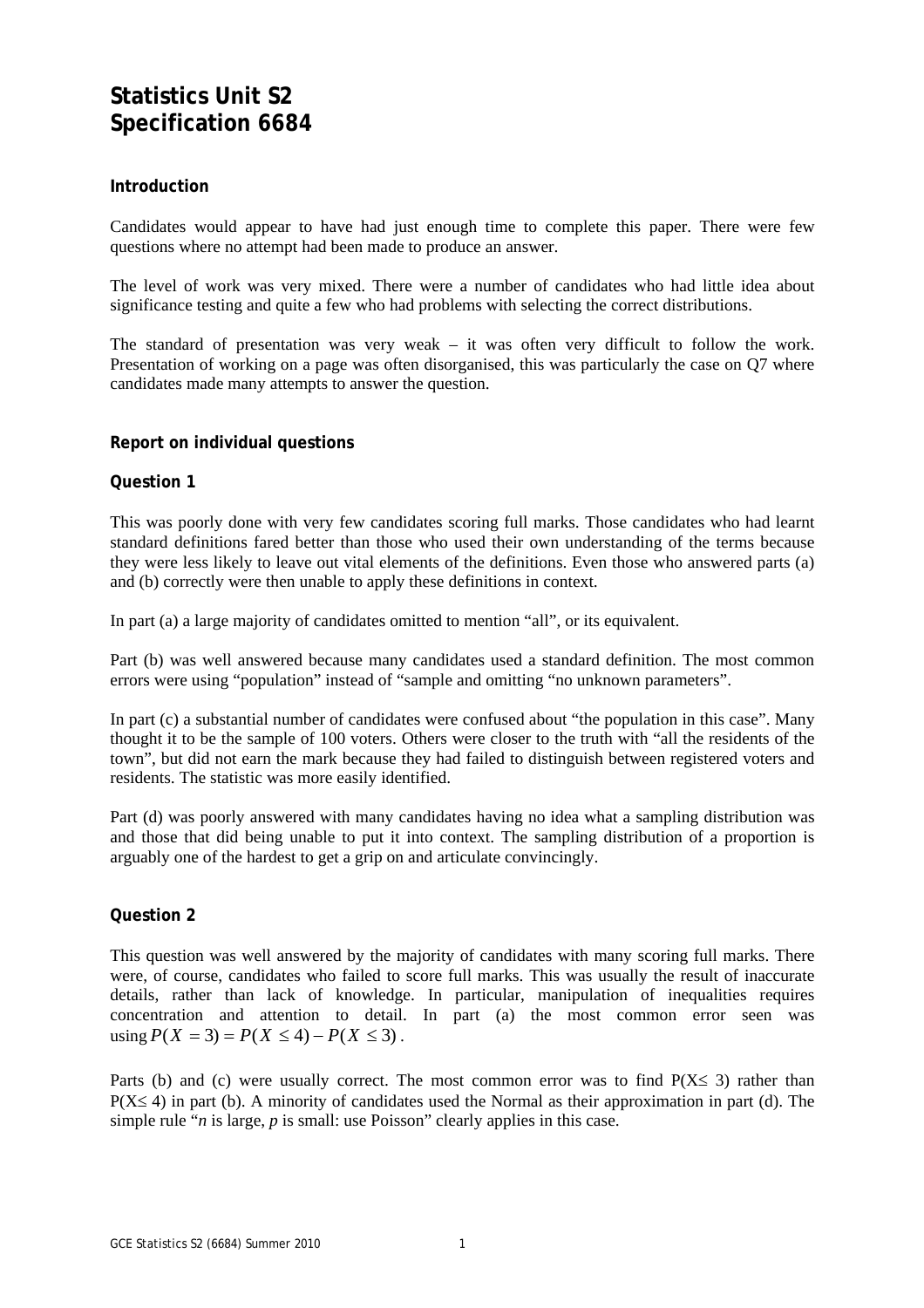#### **Question 3**

A minority of students got this completely correct and those that did often showed minimal working with only a diagram as evidence of their method. A major source of error was treating the distribution as a discrete uniform rather than a continuous uniform. Most students, however, simply worked out  $P(X > 6)$  and gave this as their answer, unaware that there was more to the question than this. The easiest and perhaps most successful solutions came from candidates who drew a diagram and realised they needed  $P(X < 4) + P(X > 6)$ 



#### **Question 4**

Students seemed to fare better on the continuous distributions with the material spread over 2 questions rather than all together as previously.

In part (a) a large majority of candidates were able to set  $F(m) = 0.5$  and formulate a correct equation. However then many candidates were unable to manipulate the initial equation into a more suitable form. However candidates who showed their working were able to earn credit for using a correct method on an incorrect equation. Candidates who solved the quadratic on their calculator showed no such method and therefore lost two marks instead of one for the incorrect answer. A variety of methods were then used successfully to solve the equation namely:

- 'the formula'
- 'completing the square'
- 'trial and improvement'

Part (b) was well done with only a few candidates neglecting to put "0 otherwise" in the full definition.

In part $(c)$  the main problem was the result of confusion between discrete and continuous variables. It was not uncommon to see  $P(X \ge 2) = 1 - F(1.1)$ 

Many candidates were able to gain the method mark in part (d). Those who didn't put  $(0.6267)^4$  either repeated their answer to (c) or multiplied (c) by 4, seemingly unconcerned by a probability greater than 1.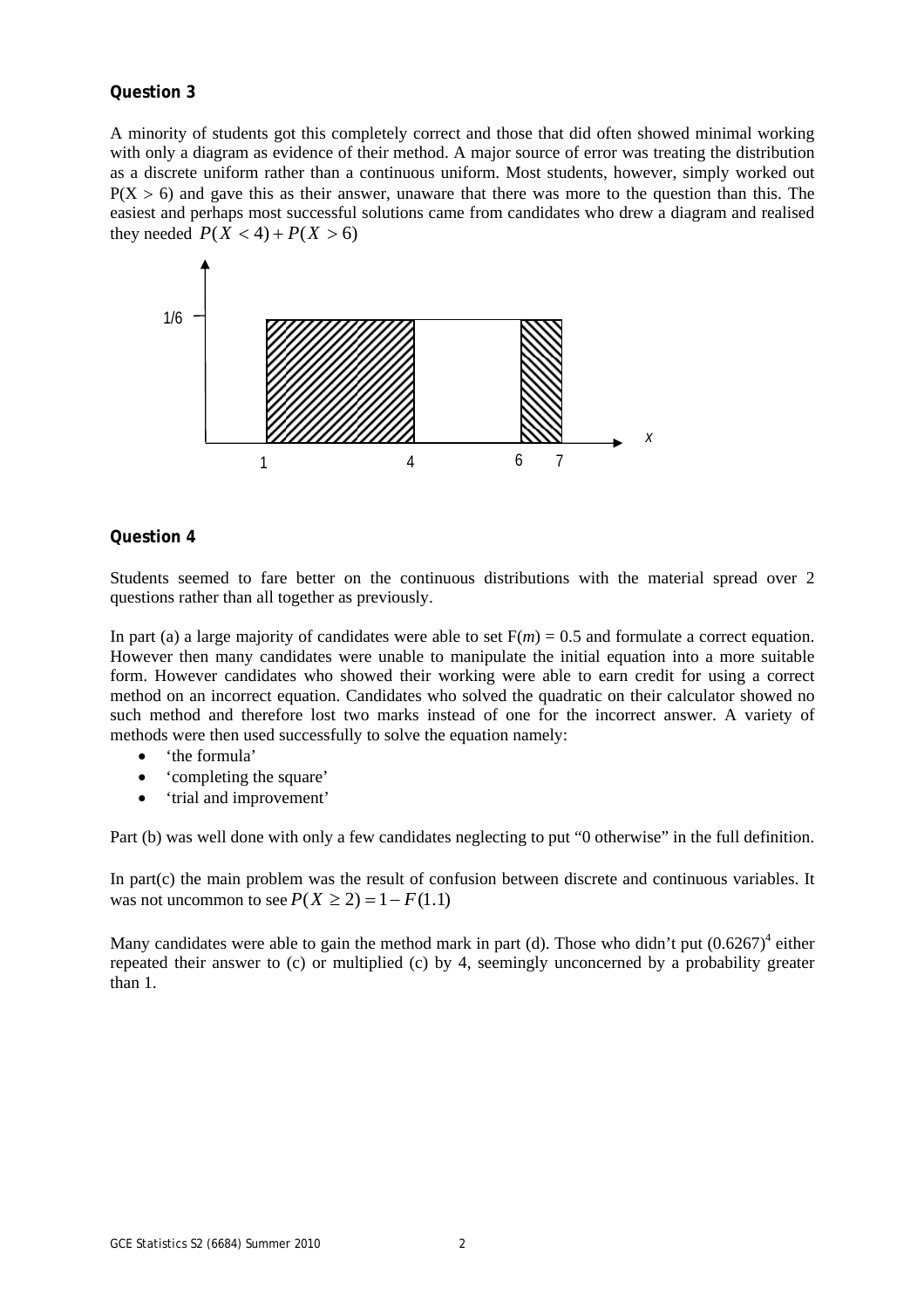#### **Question 5**

The majority of candidates were familiar with the technical terms in part (a), but failed to establish any context.

Part (b) was a useful source of marks for a large proportion of the candidates. The only problems were occasional errors in detail. In part (i) a few did not spot the change in time scale and used Po(4) rather than Po(8). Some were confused by the wording and calculated  $P(X = 8)$  rather than  $P(X = 0)$ . The main source of error for (ii) was to find  $1 - P(X \le 4)$  instead of  $1 - P(X \le 3)$ .

In part (c) the Normal distribution was a well-rehearsed routine for many candidates with many candidates concluding the question with a clear statement in context.

The main errors were

- Some other letter (or none) in place of  $\lambda$  or  $\mu$
- Incorrect Normal distribution: e.g. N(60,60)
- Omission of (or an incorrect) continuity correction
- Using 48 instead of 60
- Calculation errors

A minority of candidates who used the wrong distribution (usually Poisson) were still able to earn the final two marks in the many cases when clear working was shown.

This question was generally well done with many candidates scoring full marks.

#### **Question 6**

Part (a) was well answered as no context was required.

In part (b) candidates identified the correct distribution and with much of the working being correct. However although the lower limit for the CR was identified the upper limit was often incorrect. It is disappointing to note that many candidates are still losing marks when they clearly understand the topic thoroughly and all their work is correct except for the notation in the final answer.

It cannot be overstressed that  $P(X \le 6)$  is not acceptable notation for a critical region. Others gave the  $CR$  as  $6 \le X \le 19$ .

In part (c) the majority of candidates knew what to do and just lost the accuracy mark because of errors from part (b) carried forward.

Part (d) tested the understanding of what a critical region actually is, with candidates correctly noting that 8 was outside the critical region but then failing to make the correct deduction from it. Some were clearly conditioned to associate a claim with the alternative hypothesis rather than the null hypothesis. A substantial number of responses where candidates were confident with the language of doublenegatives wrote "8 is not in the critical region so there is insufficient evidence to disprove the company's claim". Other candidates did not write this, but clearly understood when they said, more simply "the company is correct".

Part (e) was generally well done with correct deductions being made and the contextual statement being made. A few worked out  $P(X = 5)$  rather than  $P(X \le 5)$ .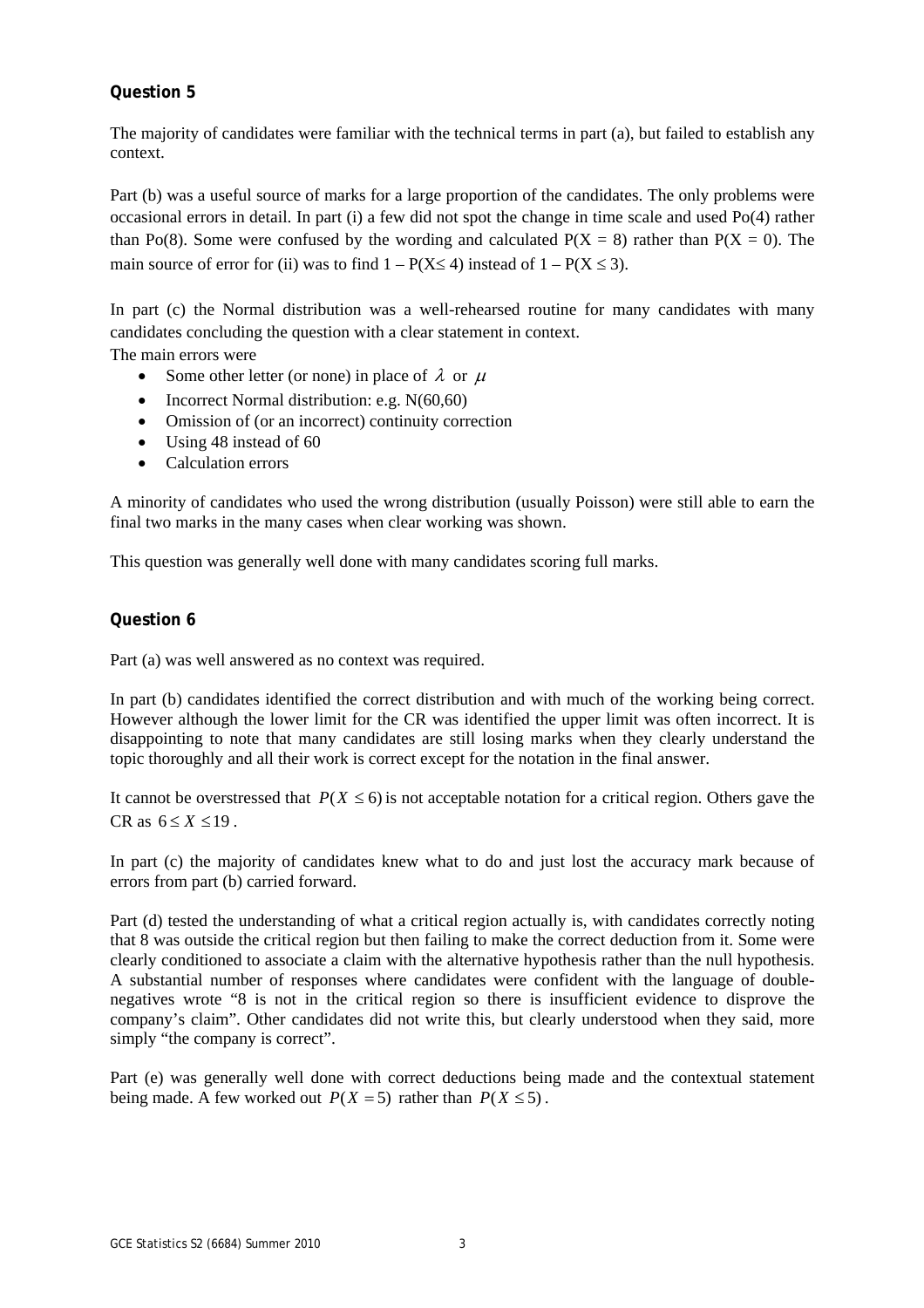#### **Question 7**

More candidates seemed to score full marks or nearly full marks than usual for this type of question. Some had problems with the concept of proof and some circular arguments were seen in part (b). There were also some problems in manipulating the algebraic fractions

In part (a) many candidates used a proof by contradiction approach rather than starting from  $f(y) > 0$ . Some wrongly thought that a probability density function cannot be 0 at any point and some thought that it can't be  $> 1$ . More attempted an explanation in words than a symbolic proof.

Part (b) saw many excellent solutions. There was a lot of detail involved. Yes, the equation to be solved was only linear, but the coefficients were potentially forbidding to those of us who only use a calculator as a last resort. There were many admirable responses, where candidates displayed persistence and excellent command of detail. The quantity of algebraic working seen varied substantially, from a few lines of genuine, succinct and accurate work, to a few pages of laboured inaccurate solutions.

Part (c) was surprisingly badly done. A few candidates were confused by the variable being *y* rather than the more usual *x* and so reflected their sketch in  $y = x$ . The minority who took their time over the sketch got it correct while those who just saw the squared term assumed a parabola intersecting the *x*axis at 0 and 3. The mode was usually identified from their sketch although, as ever, there were those who gave the *y* value rather than the *x* value.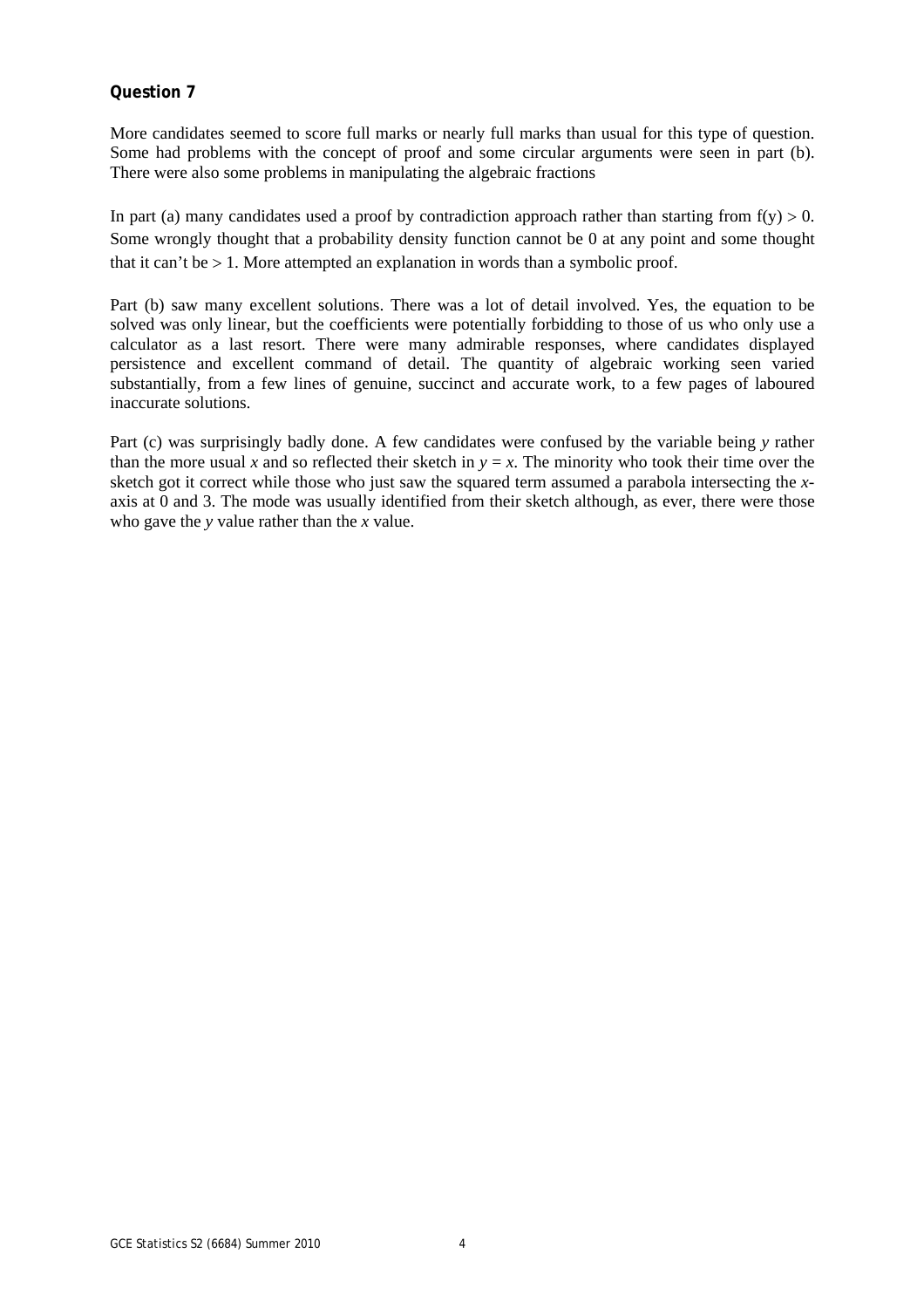## **Grade Boundary Statistics**

|  |  | The table below give the lowest raw marks for the award of the stated uniform marks (UMS). |
|--|--|--------------------------------------------------------------------------------------------|
|--|--|--------------------------------------------------------------------------------------------|

| Module         |                                   | Grade            | $A^*$ | A  | B  | $\mathsf C$ | D  | E  |
|----------------|-----------------------------------|------------------|-------|----|----|-------------|----|----|
|                |                                   | Uniform<br>marks | 90    | 80 | 70 | 60          | 50 | 40 |
| AS             | 6663 Core Mathematics C1          |                  |       | 59 | 52 | 45          | 38 | 31 |
| AS             | 6664 Core Mathematics C2          |                  |       | 62 | 54 | 46          | 38 | 30 |
| AS             | 6667 Further Pure Mathematics FP1 |                  |       | 62 | 55 | 48          | 41 | 34 |
| AS             | 6677 Mechanics M1                 |                  |       | 61 | 53 | 45          | 37 | 29 |
| AS             | 6683 Statistics S1                |                  |       | 55 | 48 | 41          | 35 | 29 |
| AS             | 6689 Decision Maths D1            |                  |       | 61 | 55 | 49          | 43 | 38 |
| A2             | 6665 Core Mathematics C3          |                  | 68    | 62 | 55 | 48          | 41 | 34 |
| A2             | 6666 Core Mathematics C4          |                  | 67    | 60 | 52 | 44          | 37 | 30 |
| A2             | 6668 Further Pure Mathematics FP2 |                  | 67    | 60 | 53 | 46          | 39 | 33 |
| A2             | 6669 Further Pure Mathematics FP3 |                  | 68    | 62 | 55 | 48          | 41 | 34 |
| A2             | 6678 Mechanics M2                 |                  | 68    | 61 | 54 | 47          | 40 | 34 |
| A2             | 6679 Mechanics M3                 |                  | 69    | 63 | 56 | 50          | 44 | 38 |
| A2             | 6680 Mechanics M4                 |                  | 67    | 60 | 52 | 44          | 36 | 29 |
| A2             | 6681 Mechanics M5                 |                  | 60    | 52 | 44 | 37          | 30 | 23 |
| A2             | 6684 Statistics S2                |                  | 68    | 62 | 54 | 46          | 38 | 31 |
| A2             | 6691 Statistics S3                |                  | 68    | 62 | 53 | 44          | 36 | 28 |
| A <sub>2</sub> | 6686 Statistics S4                |                  | 68    | 62 | 54 | 46          | 38 | 30 |
| A2             | 6690 Decision Maths D2            |                  | 68    | 61 | 52 | 44          | 36 | 28 |

## **Grade A\***

Grade A\* is awarded at A level, but not AS to candidates cashing in from this Summer.

- For candidates cashing in for GCE Mathematics (9371), grade A\* will be awarded to candidates who obtain an A grade overall (480 UMS or more) *and* 180 UMS or more on the total of their C3 (6665) and C4 (6666) units.
- For candidates cashing in for GCE Further Mathematics (9372), grade A\* will be awarded to candidates who obtain an A grade overall (480 UMS or more) *and* 270 UMS or more on the total of their best three A2 units.
- For candidates cashing in for GCE Pure Mathematics (9373), grade A\* will be awarded to candidates who obtain an A grade overall (480 UMS or more) *and* 270 UMS or more on the total of their A2 units.
- For candidates cashing in for GCE Further Mathematics (Additional) (9374), grade A\* will be awarded to candidates who obtain an A grade overall (480 UMS or more) *and* 270 UMS or more on the total of their best three A2 units.